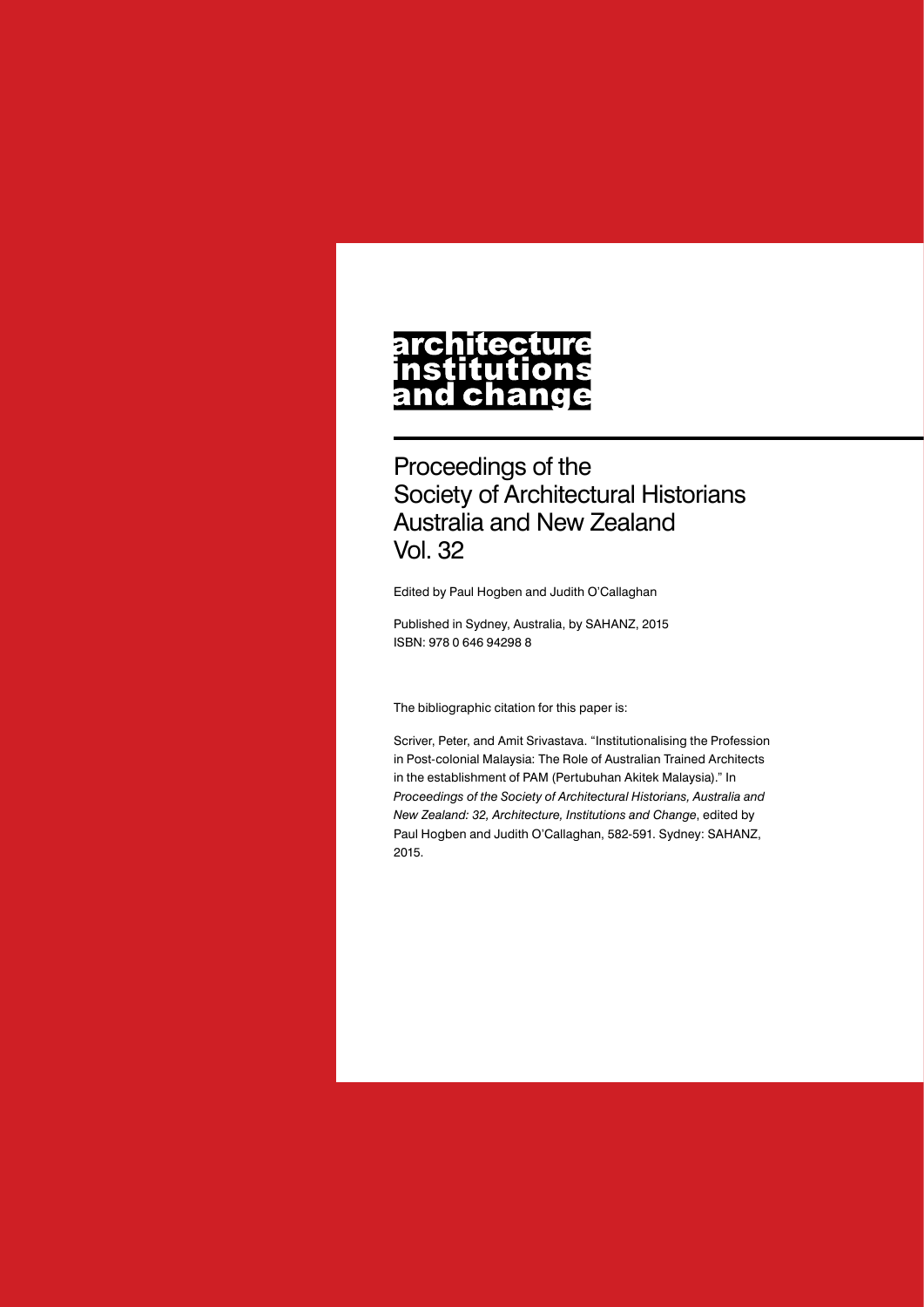**Peter Scriver and Amit Srivastava***,* University of Adelaide

## Institutionalising the Profession in Post-colonial Malaysia: The Role of Australian Trained Architects in the establishment of PAM (Pertubuhan Akitek Malaysia)

*Intersections between professional and political agendas in processes of transnational social and economic exchange are difficult to pin down because professionals aspire, by definition, to act autonomously. Yet, in the context of Cold War anxieties about the fragility of democracy in the Southeast Asian region, strategic investment in the training of Asian architectural professionals was one of the more instrumental and constructive ways in which Australia became engaged in the modern nation building of its Asian neighbourhood.*

*Under the Colombo Plan the British Commonwealth scheme (c. 1950-80) for bilateral aid to developing countries in South and Southeast Asia, Australia took the unusual step in funding a major scholarships program that aimed to train Asian professionals rather than export its own experts to the region. By the early 1980s as many as 40,000 future professionals from participating Asian countries had been sponsored to study in Australian universities. These graduates were to go on to build new networks of transnational exchange that, as the Plan had intended, would help to integrate a region in which the unravelling of the previous colonial empires and the on-going geopolitical struggle for competing capitalist and socialist models of modernity had placed Australia in an unprecedented position of insecurity, but potential new opportunity as well.*

*Focusing on the agency of Malaysian architects who trained in Australia in the Colombo Plan era, the proposed paper will examine their efforts to establish and consolidate the institutional framework and pedagogical foundations of a modern architectural profession in post-colonial Malaysia. In the context of the racial and cultural conflicts that were redefining the region in this period, the paper will also illuminate the importance that the autonomous institutional standing of the profession was perceived to provide for these young Australia-returned modernists in their substantive efforts to develop and build the modernising nation in their subsequent careers.*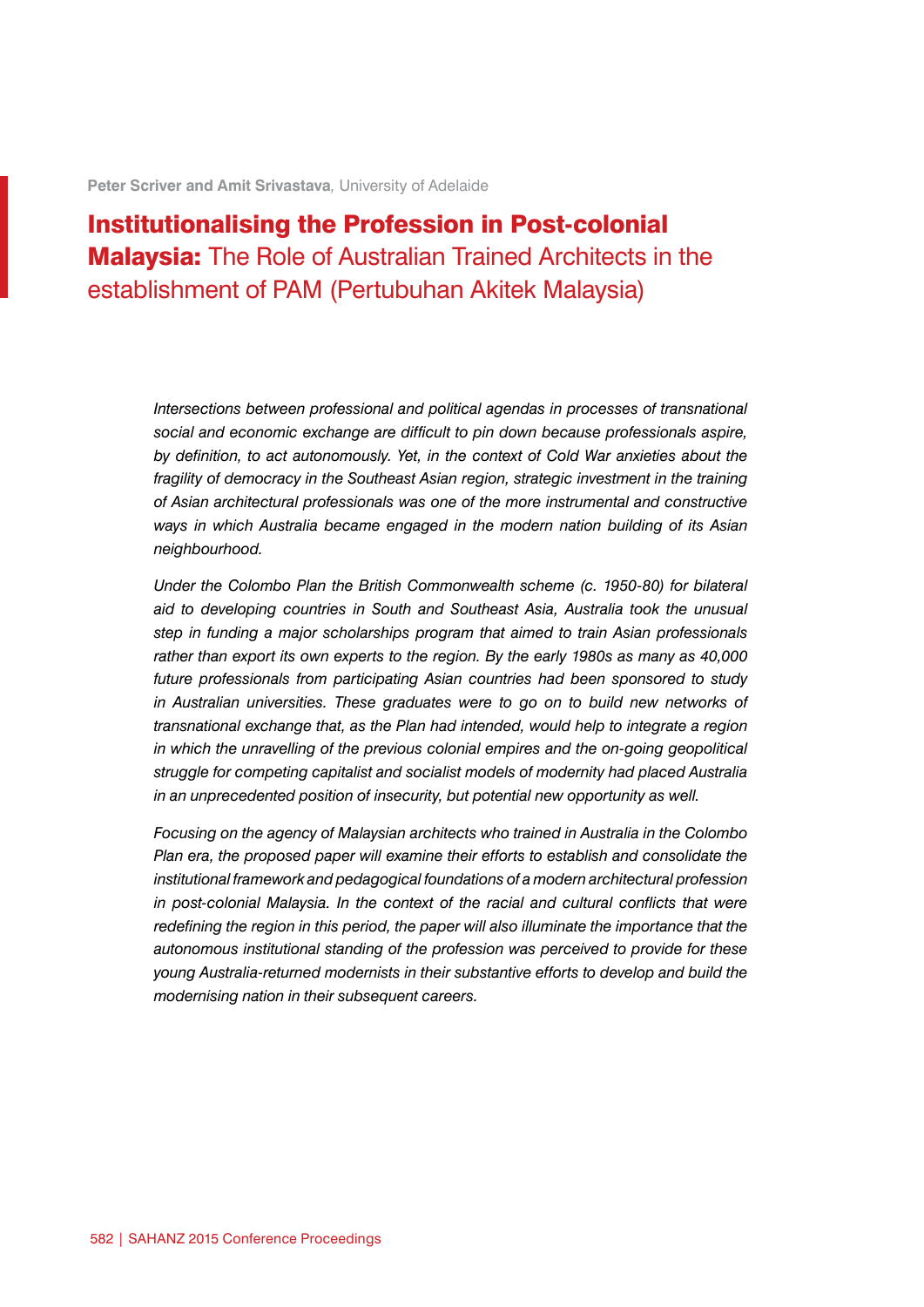

Whilst Southeast Asia in the 1960s and 1970s was among the most militarised theatres of operations in the on-going Cold War, the business of suturing together viable modern states and societies from the disparate geographical, ethnic and social fragments left behind by the former colonial empires was also pursued simultaneously by other more constructive means. These included the acquisition of new technology along with the professional knowhow to command it. Equally significant for those who aspired to attain this was the privilege to exercise and uphold the new social status of autonomous professionals that such expertise accorded. The professionalisation of knowledge was a meritocratic mechanism for social change, at least in theory, and particularly so in newer technical disciplines like modern architecture and engineering that had not previously been aligned (as Law and Politics were) with established elites.

As we explore in this paper, the professionalisation of the architectural discipline in postcolonial Malaysia, under the auspices of Pertubuhan Akitek Malaysia (PAM) (the Malaysian Institute of Architects), allowed geographically and socio-culturally marginalised groups to use these institutional means to become an integral part of the modern nation state. With particular reference to the case of the East Malaysian state of Sabah, we will draw on original interviews and archival material to examine the professional stances and agency of some of the key players involved in that process. The paper also highlights a significant transnational dimension to the agency of these professional organisers and leaders that reflected a shared experience of architectural education overseas. But, countering previous accounts of post-colonial architectural developments in the region that have emphasised the agency of an elite avant-garde educated in distant metropolitan schools, we focus on the comparatively larger cohort trained in nearby Australia. Australia was the locus, we argue, of an alternative, less elite form of architectural education in this period that served as a more appropriate model for the nuts-and-bolts training needed to professionalise architectural practice in the self-consciously developing Malaysia of this period. Turning first to the geopolitical conditions of the post-colonial era that fostered the development of this network of Australian-trained architectural professionals in the Southeast Asian region, we will briefly outline the relationship between Australian architectural education and its growing Asian student cohort in this period of seminal change. We will then consider the impact of those formative educational experiences in Australia on the development of institutions like PAM and its role in stewarding the establishment of the modern architectural profession across the Southeast Asian region.

#### **Politics and professionalisation in Malaya in the 1960s and 1970s**

In 1975, a small group of overseas-trained architects practising in the Malaysian state of Sabah initiated the process of establishing a local chapter of Pertubuhan Akitek Malaysia (PAM). Situated on the north-eastern tip of the island of Borneo, Sabah is the easternmost territory of the Malaysian federation, separated by the South China Sea from Peninsular Malaysia and the capital, Kuala Lumpur. Although it was already over a decade since their political union with the mainland, Sabah – the former British North Borneo – and neighbouring Sarawak were still coming to terms with their new post-colonial geography and provincial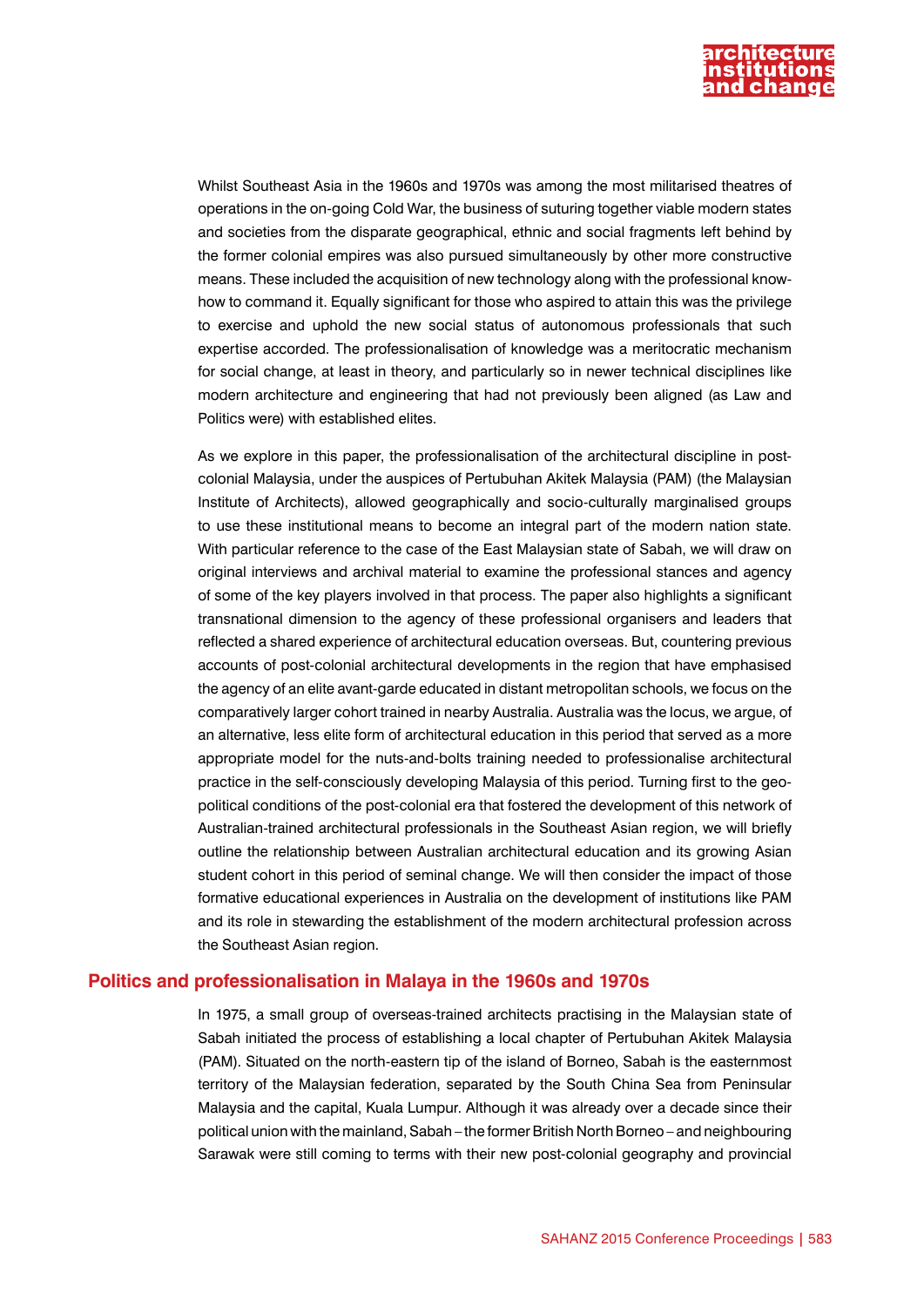status as distant annexes of the Malaysian state. Within the professional discipline and practice of architecture, the establishment of the PAM Sabah Chapter was, therefore, a significant step in an on-going process of cultural evolution and institutional integration. But, by embracing the national framework of the Kuala Lumpur based professional institution and thereby submitting to regulate their activities within its norms and strictures, these ostensibly 'provincial' architectural practitioners also stood simultaneously to enhance their local stature and recognition as autonomous professionals equipped to play a substantive expert role in the physical development and construction of the country as a whole.

Examined superficially, the larger story of the propagation and development of the modern architectural profession in post-colonial Malaya – as, indeed, across Southeast Asia in general – appears to have been dominated by a relatively small number of overseaseducated architect-planners whose academic pedigrees affirm the neo-colonial hegemony of the former European colonial powers and their successor (in the geo-political arena of the Cold War), the USA. Dato Ikmal Hisham Albakri, for instance, the designer of Malaysia's iconic National Mosque (1965) and the first president of The Malaysian Institute of Architects, completed his training at the Architectural Association (AA) in London. Singaporean architect, Liu Thai Ker, who forged his reputation as a director of Singapore's powerful Housing Development Board (HDB), took his graduate degree from Yale, whilst his colleague, architect Ong Teng Chong, who spearheaded the development of Singapore's MRT network and went on, quite exceptionally, to a successful later career in politics as the first democratically elected president of the maverick city state (which had briefly been a member of the Malaysian federation, from 1963-65), took his graduate degree in town and regional planning from the University of Liverpool.

Less conspicuous but equally significant, however, is the fact that a substantial proportion of these same leaders, among many more of the less celebrated foot soldiers of the profession across the region, gained the undergraduate foundations of their professional training, not in Europe or America, but in Australian university schools of architecture. Liu, for example, was a celebrated early graduate in architecture from the University of New South Wales (UNSW) in Sydney in 1961, whilst Ong along with his future professional partner, wife and First Lady of Singapore, Ling-Ong Siu Mai, were among the first graduates, in the same year (1961), of the University of Adelaide's recently established Bachelor of Architecture degree. Another regional doyen of the profession, Hijjas bin Kasturi – whose idiosyncratic skyscrapers of the 1980s were in the vanguard of the building boom that had transformed Kuala Lumpur's skyline by the end of the century – was a contemporary of the Ongs, initially enrolled in the Adelaide course, who ultimately completed his architectural and urban planning studies at the University of Melbourne in 1965. But far from just a successful commercial architect, Hijjas was also an institution-builder responsible for establishing the first architectural program at a Malaysian university.

Back in Sabah, the process of setting architectural practice and training on a firm professional footing was spearheaded by yet another young University of Adelaide-trained architect, Francis Yit Shing Wong, who, when the PAM Sabah Chapter was subsequently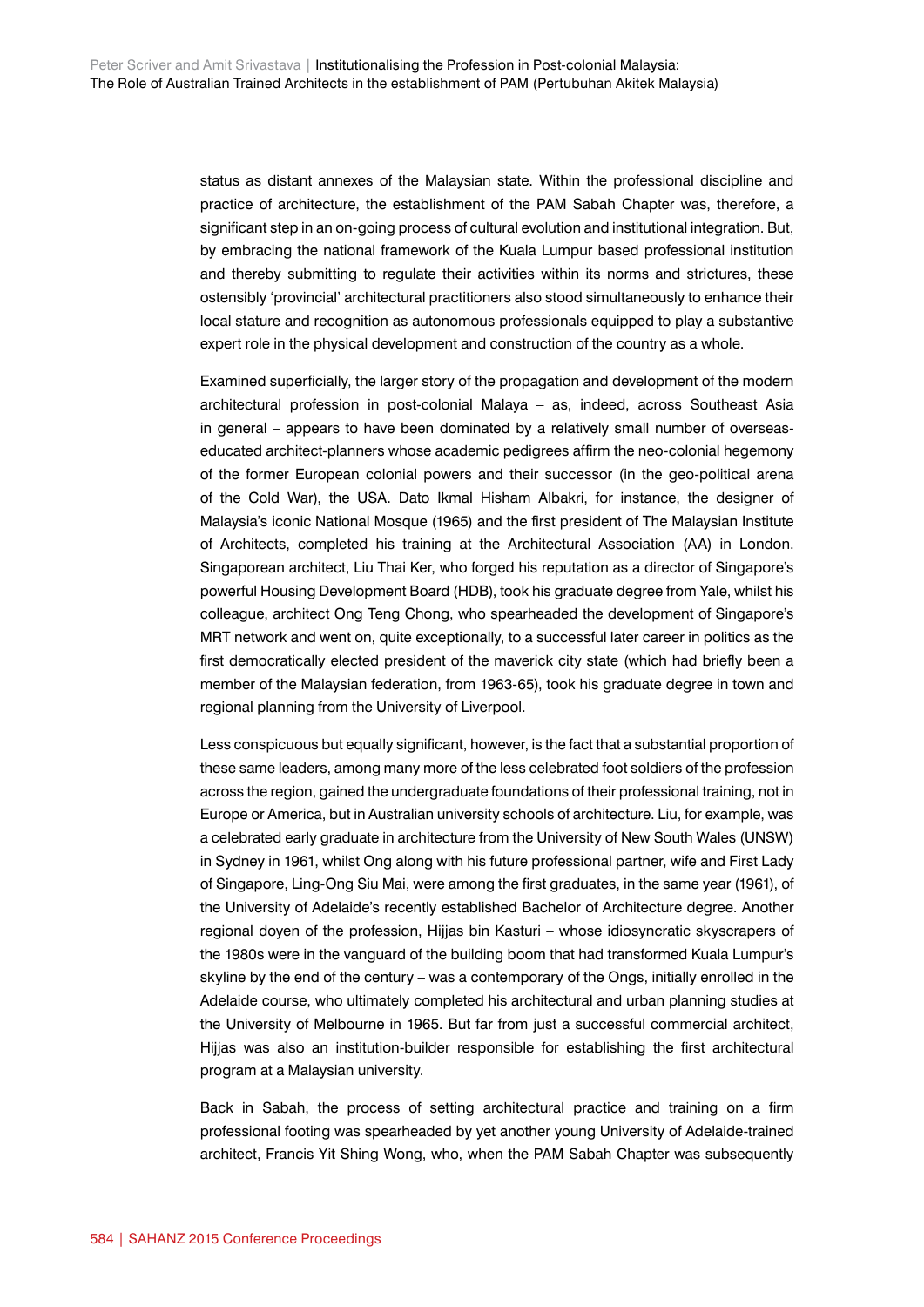

registered in October 1976, was appointed as its Founding Chairman. Supporting Wong in this process was a network of both local and national peers, again dominated by Australiantrained architects. These included his key collaborator in Sabah, Lawrence Chin, a graduate of both UNSW (1966) and Sydney University (1968), and most significantly the mentorship and political backing of Kington Loo, one of the earliest and most accomplished Asian architectural graduates of the University of Melbourne (1953) who had previously served as the first non-Caucasian president of PAM's predecessor organisation, the Federation of Malaya Society of Architects (FMSA), in 1962, and again as PAM president from 1970-72.

Collectively, this network of Australian-trained architects strove to establish a unified professional identity for architects across the territories of the newly formed nation, framing key policies of professional registration and governance to supersede the irregularities and inequities of the inherited colonial system and its long neglect of the need for local professional training and development. The existing registration practices in Sabah were a case in point.

Prior to union in 1963 with the Federation of Malaya, alongside Singapore and Sarawak, the practice of architecture in the independent Crown Colony of British North Borneo was ostensibly regulated directly by the Royal Institute of British Architects (RIBA).<sup>1</sup> In practice, however, it was the local Public Works Department under the direction of its expatriate chief engineers and architects that controlled the building industry. This included a register that distinguished between those 'Authorized To Submit Building Plans' without restrictions versus 'Building Draughtsman' who were deemed to be insufficiently qualified to provide full architectural services. Whilst the relative dearth of qualified architectural expertise had tended to favour expatriate firms with the lion's share of public commissions and professional fees, equivalent shortages of qualified engineers and quantity surveyors had also obliged the few architects who were authorised to submit plans to take full and comprehensive control of all aspects of a building project.<sup>2</sup>

On the mainland, architectural practice was ostensibly regulated more autonomously under the FMSA, which was an affiliate of the RIBA, but this organisation was also effectively dominated until the early 1960s by a small group of expatriates working for the Public Works Department (PWD).<sup>3</sup> While the territories of Peninsular Malaysia had gained independence under the British Commonwealth of Nations in 1957 the regulation of architectural practice remained in the hands of the FMSA. The annexation of the new territories of Sabah, Sarawak and Singapore six years later brought new challenges to the process of registering and regulating professional practice across this now much expanded but divided national geography, and the professional education that was needed to underpin the new standards and regulatory guidelines that the FMSA would seek to enforce. This was a period of acute political strife in the wider Southeast Asian region, however, and other geo-political concerns were initially to take precedence over these regulatory matters.

The Malaysian federation itself had come about in the wake of the Malayan Emergency, a 13 year long struggle (1948-60) against the guerrilla war efforts of the Malayan Communist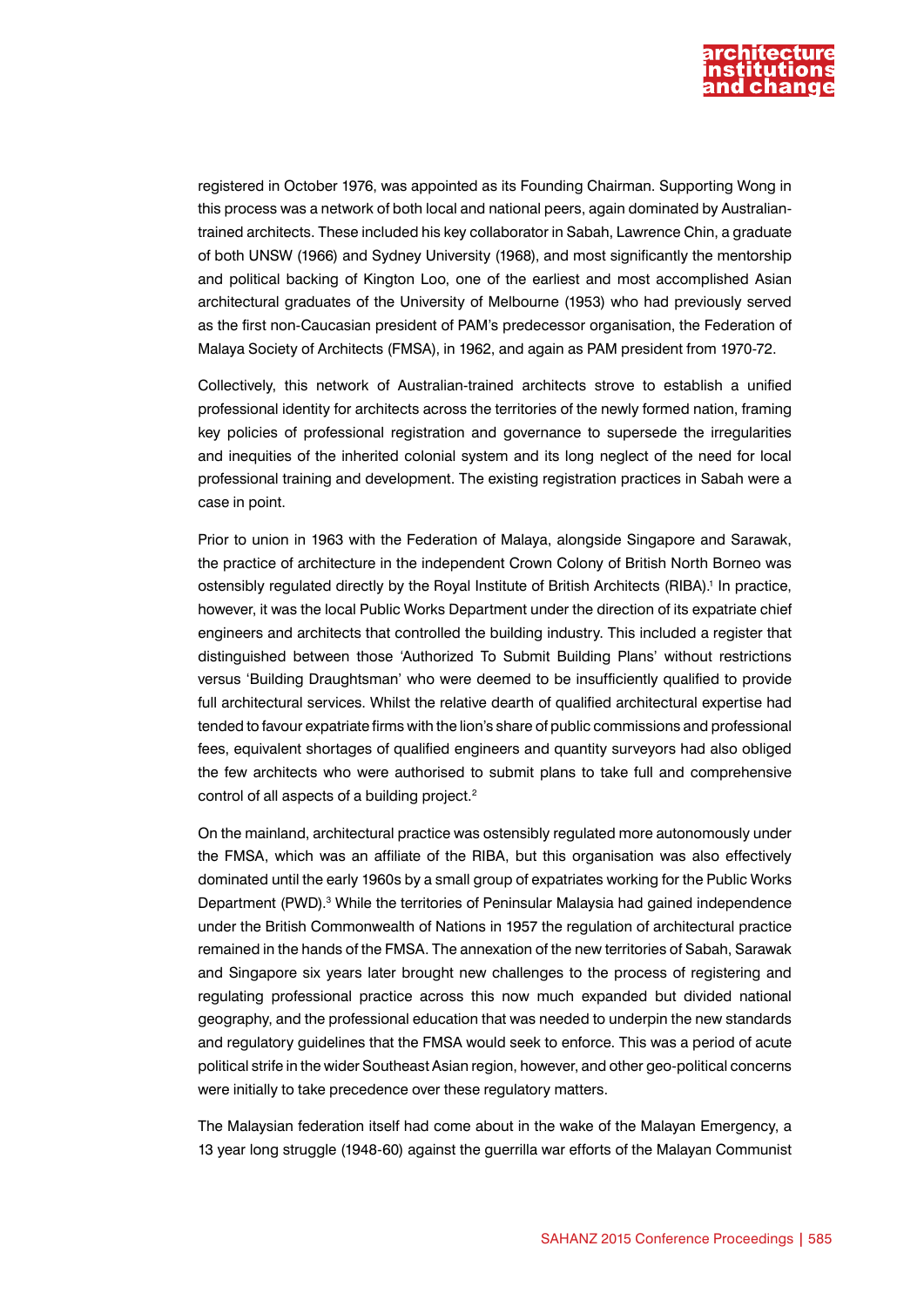Party (MCP). Over the decade-long campaign to restrict the communist aggression in the region the retiring British colonial regime had been backed up by Australia as its regional deputy. Australian troops had been deployed to Malaya beginning in 1955 as part of the Far East Strategic Reserve,<sup>4</sup> and were to remain engaged actively in the country until the larger Malaysian Federation was formed in 1963. Throughout this period, however, and well after, Australia was simultaneously advancing a more peaceful strategy to counter the communist incursion into Southeast Asia. This form of 'cultural' Cold War was prosecuted through educational programs and scholarships that would shift public opinion in favour of modern Western values.

#### **Australian architectural education**

In 1950, at a seminal meeting in Colombo, Ceylon, of the foreign ministers of the newly formed British Commonwealth, a scheme that would subsequently be called the 'Colombo Plan' was established under which bilateral aid, including a major scholarships program, could flow to developing countries in South and Southeast Asia.<sup>5</sup> As the only front-line state among the developed donor countries in the scheme, Australia was to play a major role in pioneering this regional knowledge exchange and, over the next three decades, hosted several tens of thousands of Colombo Plan scholars in an undisguised bid to win the hearts and minds of the next generation of Asian intellectuals and professionals and wean them away from the allure of revolutionary communism. According to the Plan, these graduates were to build new networks of transnational understanding and exchange to integrate a region in which the unravelling of the previous colonial empires and the on-going geopolitical struggle for competing capitalist and socialist models of modernity placed Australia in an unprecedented position of insecurity, but potential opportunity as well.

During the Cold War decades, other historical and contextual factors were also underwriting the popularity of Australia among Malaysians. As the kindred offspring of the same colonial empire with further regional affinities related to climate, Australia was a preferred conduit for the transfer of metropolitan values to its modernising Asian neighbours, inimical as they had become to their former colonial overlords. Although diplomatic relations were often delicate, the new Asian nations were keen to forge apolitical technological relationships.

Australian sponsorship under the Colombo Plan was based on academic merit and was awarded largely to students of modest middle-class background who seized this opportunity to gain a Western-style education within a neighbouring regional context. Australia thereby offered new opportunities for professionalisation disassociated from neo-colonial pedagogical networks favoured by the elite, and the kinds of professional work and service that these graduates undertook upon their return to their homelands subtly but discernibly reflected the egalitarian ethos and straightforwardness of the particular modernist idioms and values in which they were immersed during their studies.<sup>6</sup> For sponsored students, like Francis Wong, the Modern Architecture propagated in the new curricula of the Australian schools of architecture offered rational, universally applicable arguments against the idiosyncrasies of the traditional building cultures from which they were emerging, and the parochialism that these could represent.<sup>7</sup> It would be the substantive means through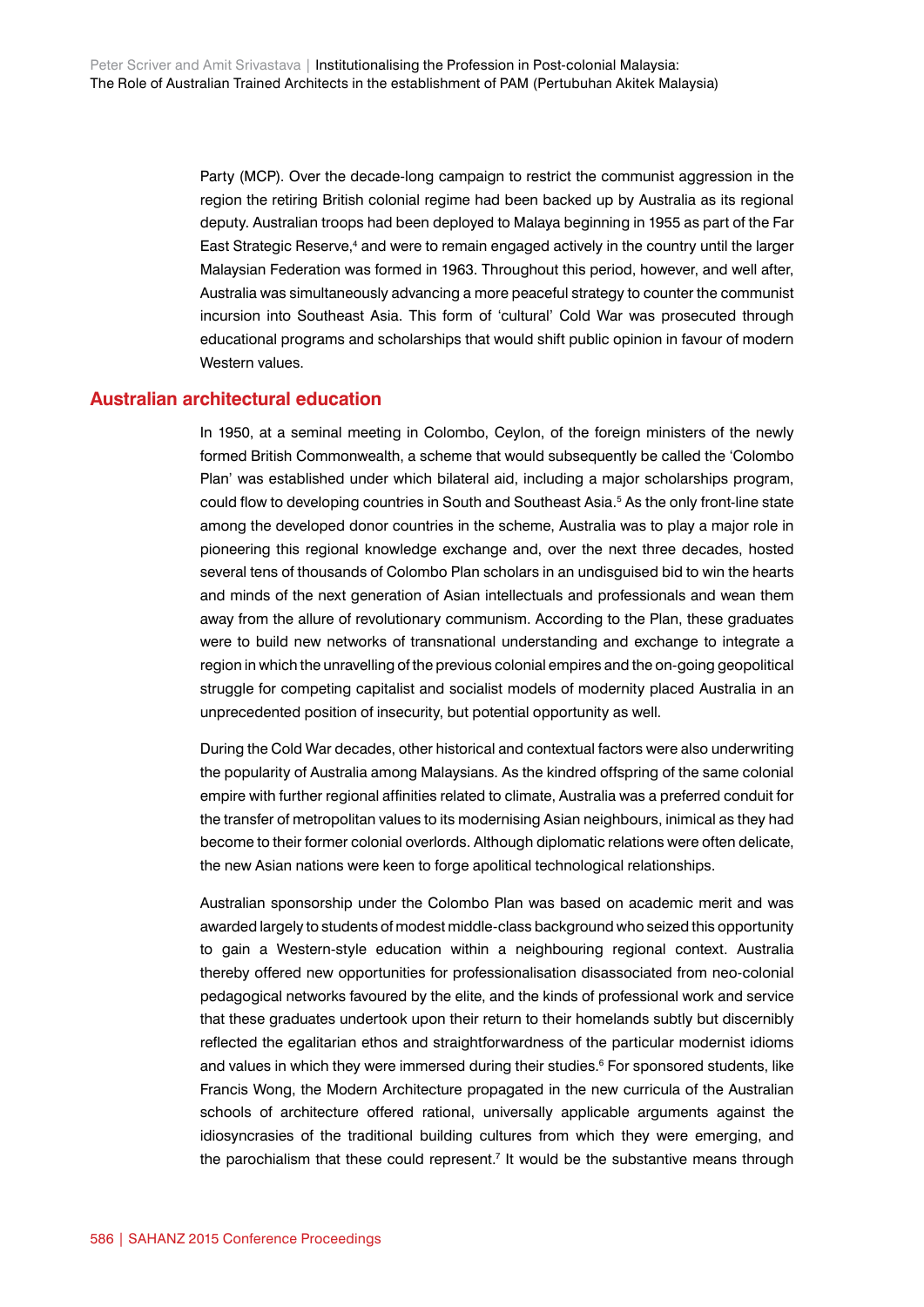

which they imagined they would engage directly in the actual building and shaping of the modernising new societies to which they anticipated returning from their Australian studies.<sup>8</sup>

Francis Wong was an exemplary candidate of this sponsorship program and the related cultural cold war. Having grown up in poverty as the son of a widowed servant in the household of an English colonial family, Wong's opportunity to study architecture at the University of Adelaide on a Colombo Plan scholarship was life-changing.<sup>9</sup> Commencing the five year course in 1961, Wong proved himself to be a conscientious and highly accomplished student, earning a number of academic awards including the James Hardie Prize in Architecture (1965), one of the most coveted accolades for Australian architectural students of the day. Typical of students hosted by the Colombo Plan, he also developed significant social relationships with a variety of others during his studies in Adelaide, including fellow classmates, professors, employers and the Australian woman that he was subsequently to marry. Completing his studies in 1966 and preparing to return home triumphantly to the new Malaysia the following year with a clutch of prizes and both his Australian degree and an Australian wife in hand, Wong was arguably the epitome of the manner of cosmopolitan professional, free-thinker, and agent of modernisation that the Australian training program had sought to produce.

The egalitarian ethos and straightforwardness imparted by the Adelaide curriculum was earnestly embodied by Wong in his final design thesis project: a comprehensive proposal for "A Technical College for Sabah". As Wong explained in his thesis report, in Sabah "there [are] no facilities as yet for higher education. Students requiring university or technological courses go overseas either on scholarship or at their own expense."10 Reflecting selfconsciously on his own good fortune in this regard, he observed that "the gap between the man with a degree from overseas on the design board and the unskilled personnel is getting wider and wider. It is this gap that establishes the need for an institution as proposed in this thesis."11 Wong's idealism about the transformative power of knowledge and the higher educational experience was, nevertheless, tempered by the relative pragmatism of his actual design for the proposed college. This consisted of a small campus of separate low-rise buildings hugging the contours of a low hill situated across from the proposed 'acropolis' of the new state capitol for Sabah with its house of assembly for the state legislature, national library, museum and art gallery. The programming and technical specifications of the project were based on information Wong had gathered from various Australian precedents for contemporary technical colleges as well as the public works departments of New South Wales and South Australia.

The assumption that modern Australian norms and models for contemporary institutional buildings and facilities could and should be applicable to modern Sabah was evidently in little doubt. On the other hand, the muted contextualism of the detailing was an understated nod to the climatic identity of the equatorial region. Notably, however, it avoided any of the more literal references to traditional types of the architectural vernacular that might have been compared with the overt formalist tendencies and historicism of committed Malay nationalist architects such as Dato Hisham. Rather, with their straight-forward, almost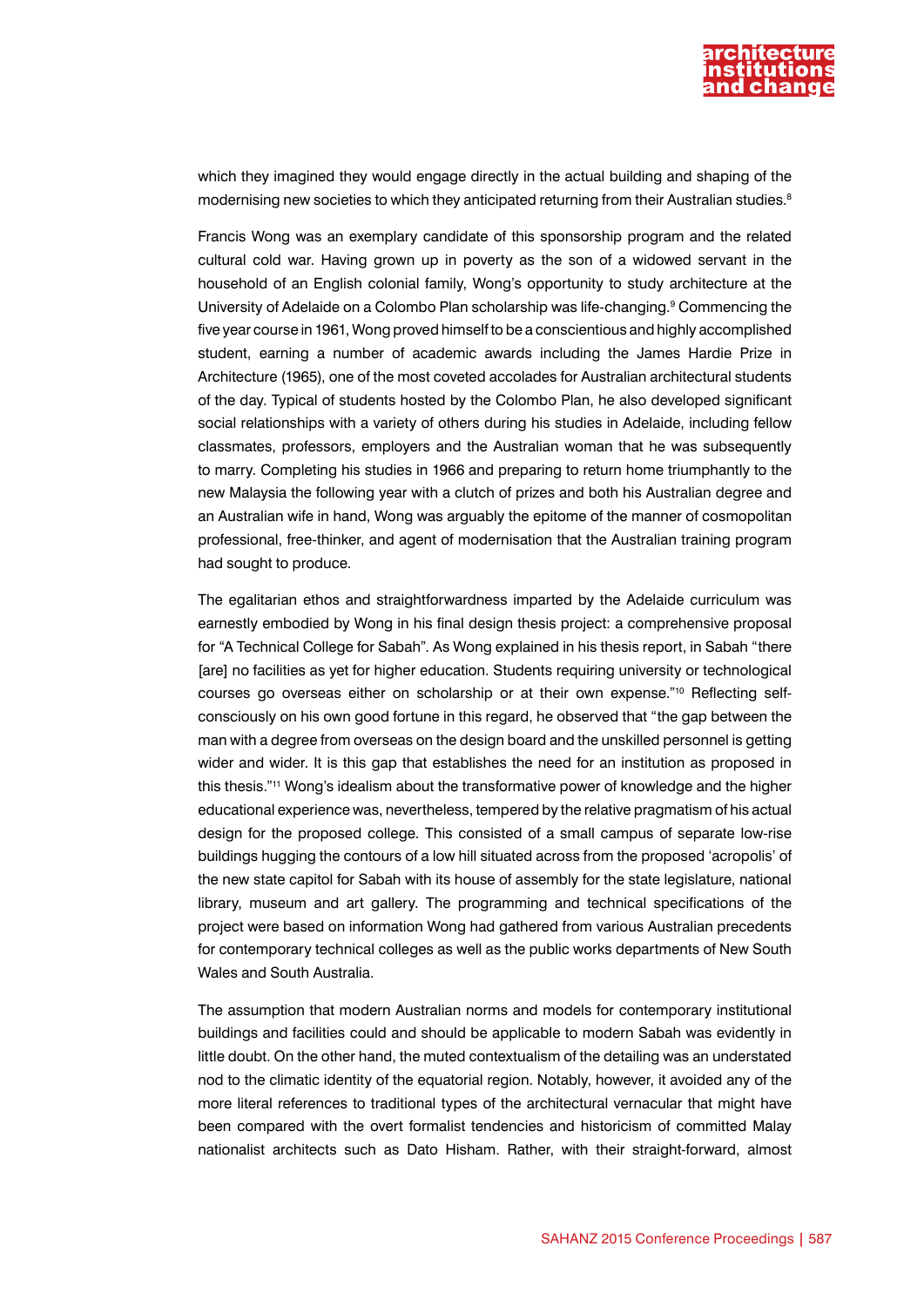dogmatic attention to the 'functional' brief, Wong's designs reflected the ethos of the postwar everyman's Australia of the mid-twentieth century in which it was the level playing field to which one aspired, not the narcissistic individualism of the 'tall-poppy'.

### **Organising professional training and practice back home**

Wong's return home in 1967 confronted him with significant shifts in political and cultural sensibility that had come about during his six years away in Australia. His hometown, Jesselton, was now known as Kota Kinabalu, the new state capital of Sabah, and it was here in the same year that the first state elections were held, highlighting serious tensions between Muslim and non-Muslim groups. When the election was finally won by an alliance of the United Sabah National Organisation (USNO) and Sabah Chinese Association (SCA), a stance of close cooperation with the federal government was established, which was to be diligently sustained in the political culture of the state for some time thereafter.

Closer to Wong's immediate professional concerns, 1967 was also the year that an Architect's Act was passed by the Malaysian Parliament, establishing a Board of Architects and a process of registration that would bring architectural practice across the various territories under a single national framework for the first time. These changes also led to the reconstitution of the former Federation of Malaya Society of Architects (FMSA) as the new Pertubuhan Akitek Malaysia (PAM) – Malaysian Institute of Architects.

Wong's return therefore coincided with a significant moment of uncertainty and transition in both the political and professional fields – in the latter of which he was to play a leading role, as we have already noted, increasingly conscious as he and his colleagues were becoming of the need to defend and exercise their freedom of expression and agency as accredited professionals from this doubly marginalised position of being non-Muslim practitioners in a geographical location far removed from the centre in Peninsular Malaysia. Accordingly, Francis Wong along with Lawrence Chin and their network of other fellow Australiantrained Malaysian architects worked to organise the local profession and keep it abreast of developments in Peninsular Malaysia. The express aim, according to Chin, was to instil "a sense of brotherhood among architects and to prevent any erosion of our status in society and the building industries."12

Architectural education and training was high on the agenda in the on-going professionalisation process, and the establishment of the Council of Architectural Education Malaysia (CAEM) as part of the Architects Act of 1967 expressly supported the development of new home-grown institutions. Following on from the ideals of his original design thesis project, Wong's immediate contribution to the actual propagation of technical education and training was his advocacy for the establishment of a new Drafting School under the auspices of PAM. Rebooting in effect an equivalent course to that which the colonial PWD had organised through the government technical college, the PAM School was set up to supply a pool of architectural draftsmen and technicians to the profession.

In Peninsular Malaysia the express need for local educational institutions was addressed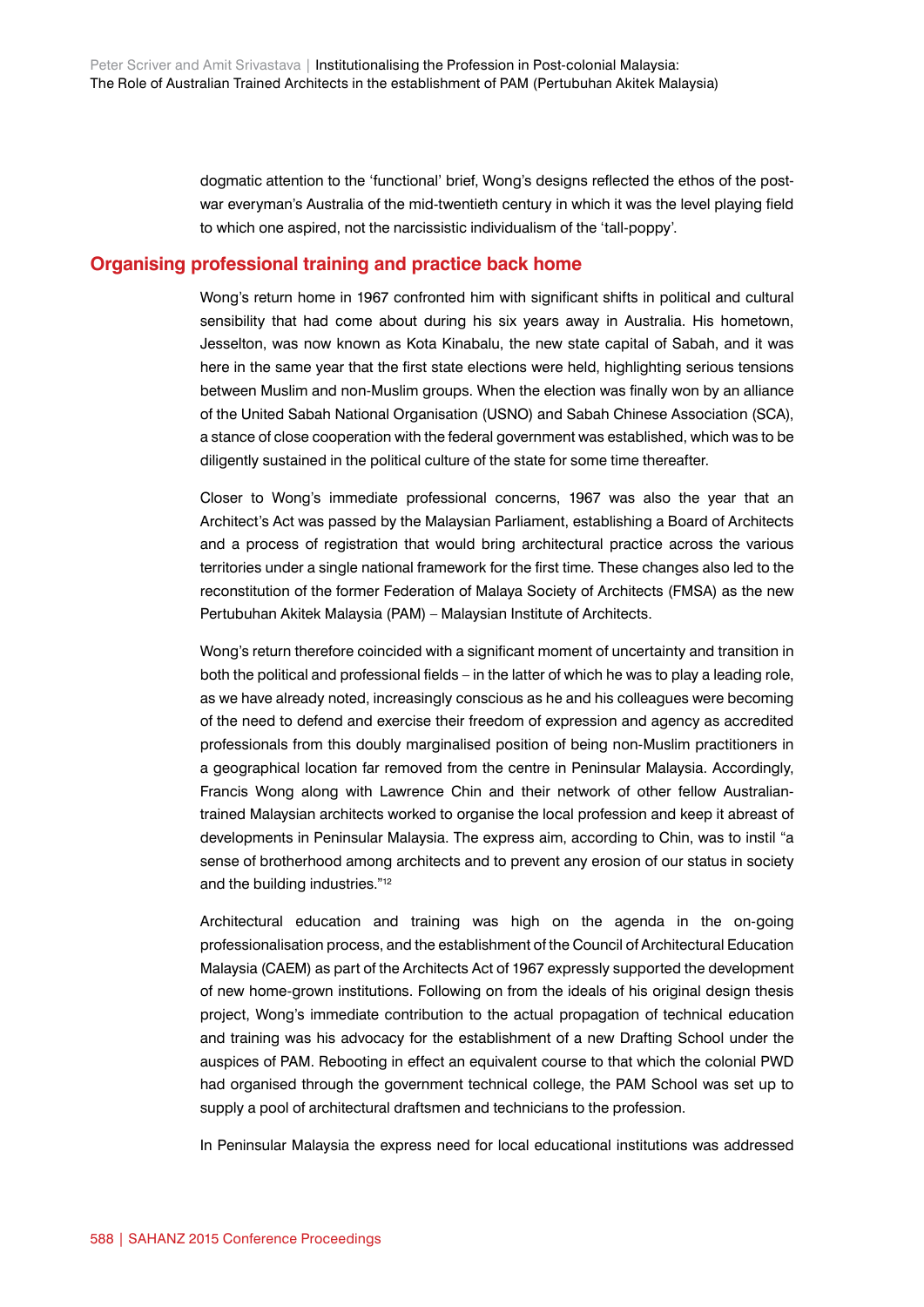

through the establishment, in that same year (1967), of the Institut Teknologi MARA (MARA Institute of Technology) or ITM which, among other disciplines, was to provide the first architectural training in the country at a tertiary level. This was a significant advance in recognition and educational support for the profession by government, which had previously only organised courses in architectural drafting through the government technical college for the needs of the former colonial PWD.<sup>13</sup> The new architectural program was set-up and developed by another Colombo Plan alumnus and Wong's near contemporary from the Adelaide University School of Architecture, Hijjas bin Kasturi. Under Hijjas' guidelines and initial direction ITM went on to establish a School of Arts and Architecture and he was subsequently involved in developing the master-plan for the ITM Complex at Shah Alam. While Wong would be later involved in a professional capacity with the expanding ITM system, as the consulting designer of the ITM campus at Kuala Menggatal in Kota Kinabalu, his initial contributions with the PAM School were particularly significant, as unlike the ITM School, which was restricted exclusively to ethnically Malay students, it would offer unrestricted admission to the profession – albeit only, as yet, to its subordinate ranks.

#### **Conclusion**

Important as they may be in the development of regional ententes, intersections between transnational political agendas and the agency of architectural professionals in processes of environmental and social change are difficult to pin down because professionals aspire, by definition, to act autonomously. Yet, as this very brief sampling of developments in the case of regional Malaysia in the 1960s and 1970s has indicated, the nation-building objectives of the younger developing countries in Australia's Asian neighbourhood, with their limited budgets and urgent need to individuate and professionalise skilled labour, well-aligned with the pragmatic technocratic approach to the building of technical and professional capacity that underwrote post-war educational approaches of Australian university schools of architecture.

Empowered by this straightforward (i.e. ideologically unencumbered) 'functionalist' belief in the instrumentality of their discipline, and further motivated by the ideals of the Colombo Plan to which many were indebted, Australian-trained graduates such as Francis Wong played pivotal roles in the mobilisation and institutionalisation of the profession in Asia following their return. In so doing, we suggest, a peculiarly Australian preoccupation with fair-play and the levelling of the field through rules of order and due process was also instilled in the governance and mechanics of the newly organised profession. Not only would this help consolidate the profession's propriety, autonomy and rights of admission and inclusion on a legal basis, overcoming anomalous past practices and privileges still latent in the system from the colonial era, it would also provide a hedge against possible political pressures and restrictions in a context of growing nationalist and racial chauvinism.

Another attribute of contemporary Australian architectural practice in the post-war era that had evidently (though perhaps inadvertently) been brought home by these Australiantrained architects was, frankly, a certain artlessness in their architectural designs, and the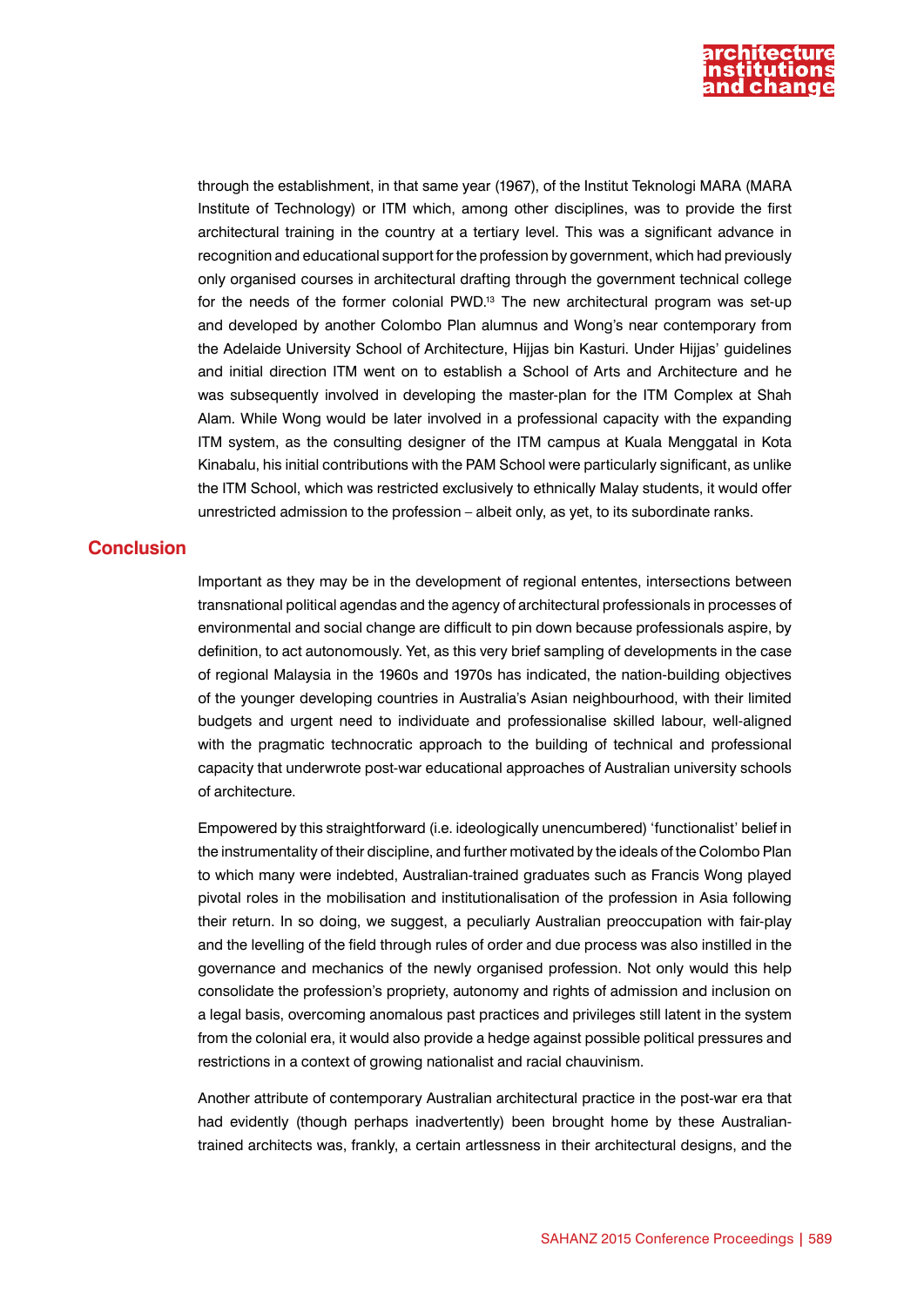spirit with which these were produced. Writing about recent developments in Australia for a British survey of new architecture in the Commonwealth published in 1960, Robin Boyd characterised this quality somewhat uncharitably as follows:

Any Australian flavour in everyday building appears to be involuntary, in some obvious ways related to the qualities [often observed] in the Australian human character. … 'Near enough' is the national philosophy: a deliberate cult of antifinesse.14

This helped to produce a background of contemporary buildings that, as Boyd observed, were "technically advanced" yet "casual in detail", and "practical" rather than stylish. Similarly, the Australian-trained architects of the new Malaysia were to become the designers and builders of a competent but middling modernist architecture of the background which could neither be accused of elitist avant-gardism nor confused with any backward-looking provincial or essentialist yearning for cultural autonomy. Disproportionately representative of Malaysia's ethnic-Chinese minority as this first wave of Australian-trained architectural graduates was, they were largely content to focus quietly instead on practical steps towards the building of the institutional structures and safe-guards of a more outward-looking and inclusive profession that would at least 'measure-up' to international standards and contribute substantively to the building of a new country that would be demonstrably constructed in the image of the wider modern world.

<sup>1</sup> For a useful background discussion and analysis, see Mark Crinson, *Modern Architecture and the End of Empire* (Aldershot: Ashgate Press, 2003), chapter 7.

<sup>2</sup> In the 1960s, there were several expatriate firms operating in Sabah as joint architecture/engineering practices. These were charging 7½ per cent fees while local firms that were not academically qualified were only able to charge 3 to 4 per cent. Nevertheless, architects were very much in charge of a project. As there were few qualified engineers in local practice, architects were obliged to prepare and submit their own engineering drawings. Through to the early 1970s, there was also a lack of quantity surveyors, so architects had to do estimates and simple bills of quantities as well. Lawrence Chin, e-mail message to authors, January 2013.

<sup>3</sup> Crinson, *Modern Architecture and the End of Empire*, 158-160. Crinson mentions that a lot of expatriates in Malaya were possibly from Australia although this was not necessarily so for Sabah.

<sup>4</sup> The Far East Strategic Reserve was established in April 1955 to monitor the development of any communist aggression towards non-communist countries in Southeast Asia. Australia's commitment to the Reserve would see it involved in the Indonesian Confrontation just a year after withdrawing from Malaya in 1964. Australian troops stayed there till the end of the Confrontation in August 1966. Lasting 13 years, the Malayan Emergency was the longest continuous military commitment in Australia's history. See Peter Dennis and Jeffrey Grey, *Emergency and Confrontation: Australian Military Operations in Malaya and Borneo 1950-1966,* Official History of Australia's Involvement in Southeast Asian Conflicts 1948-1975, vol. 5 (Sydney: Allen and Unwin and the Australian War Memorial, 1996).

<sup>5</sup> Daniel Ockman, *Facing Asia: A History of the Colombo Plan* (Canberra: Pandanus Books, 2004).

<sup>6</sup> Anoma Pieris, *Imagining Modernity: The Architecture of Valentine Gunasekara* (Pannipitiya: Stamford Lake, 2007).

<sup>7</sup> Abidin Kusno, *Behind the Postcolonial: Architecture, Urban Space and Political Cultures in Indonesia* (Oxon, UK: Routledge, 2000).